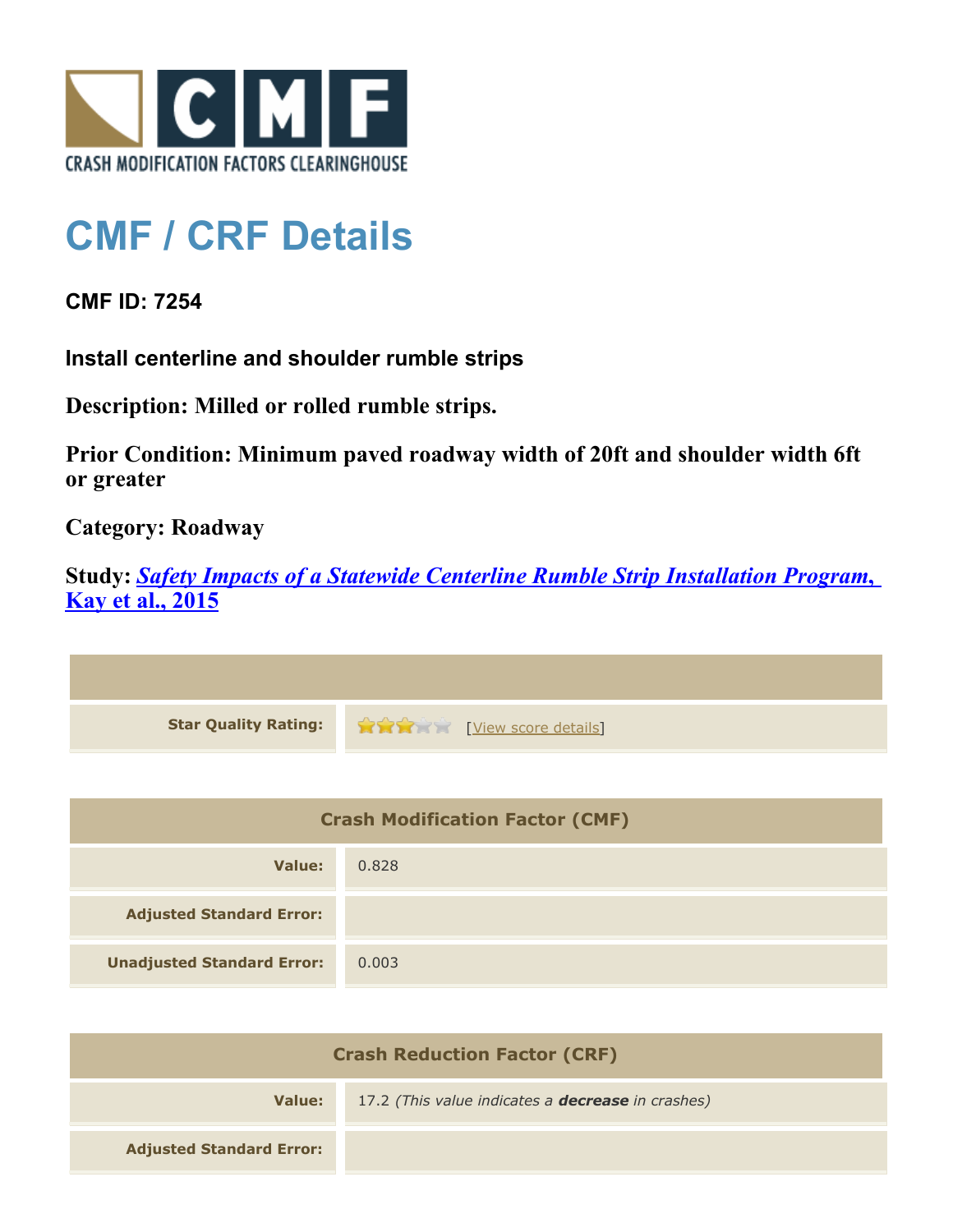| <b>Applicability</b>       |                          |
|----------------------------|--------------------------|
| <b>Crash Type:</b>         | All                      |
| <b>Crash Severity:</b>     | All                      |
| <b>Roadway Types:</b>      | Principal Arterial Other |
| <b>Number of Lanes:</b>    | $\overline{2}$           |
| <b>Road Division Type:</b> | Undivided                |
| <b>Speed Limit:</b>        |                          |
| <b>Area Type:</b>          | Rural                    |
| <b>Traffic Volume:</b>     |                          |
| <b>Time of Day:</b>        | All                      |

## *If countermeasure is intersection-based*

| <b>Intersection Type:</b>         |  |
|-----------------------------------|--|
| <b>Intersection Geometry:</b>     |  |
| <b>Traffic Control:</b>           |  |
| <b>Major Road Traffic Volume:</b> |  |
| <b>Minor Road Traffic Volume:</b> |  |

| <b>Development Details</b>      |              |
|---------------------------------|--------------|
| <b>Date Range of Data Used:</b> | 2005 to 2013 |
| <b>Municipality:</b>            |              |
| State:                          | MI           |